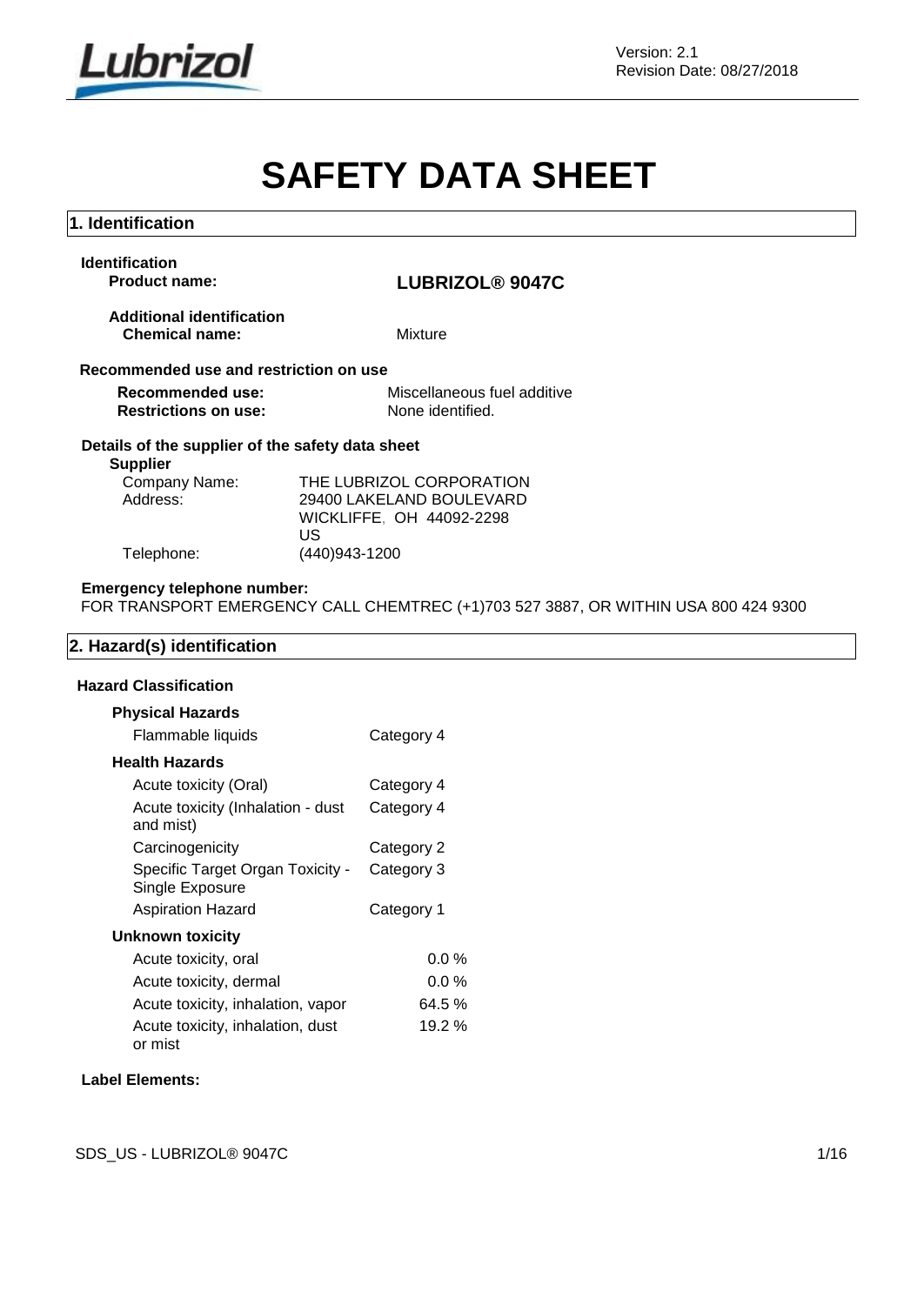

| <b>Hazard Symbol:</b>                                       |                                                                                                                                                                                                                                                                                                                                                                                                                                                                                                                                                         |
|-------------------------------------------------------------|---------------------------------------------------------------------------------------------------------------------------------------------------------------------------------------------------------------------------------------------------------------------------------------------------------------------------------------------------------------------------------------------------------------------------------------------------------------------------------------------------------------------------------------------------------|
| <b>Signal Word:</b>                                         | Danger                                                                                                                                                                                                                                                                                                                                                                                                                                                                                                                                                  |
| <b>Hazard Statement:</b>                                    | Combustible liquid.<br>Harmful if swallowed or if inhaled.<br>Suspected of causing cancer.<br>May cause drowsiness or dizziness.<br>May be fatal if swallowed and enters airways.                                                                                                                                                                                                                                                                                                                                                                       |
| <b>Precautionary Statements:</b>                            |                                                                                                                                                                                                                                                                                                                                                                                                                                                                                                                                                         |
| <b>Prevention:</b>                                          | Keep away from heat, hot surfaces, sparks, open flames and<br>other ignition sources. No smoking. Wear protective<br>gloves/protective clothing/eye protection/face protection. Avoid<br>breathing dust/fume/gas/mist/vapors/spray. Use only outdoors<br>or in a well-ventilated area. Wash thoroughly after handling. Do<br>not eat, drink or smoke when using this product. Obtain special<br>instructions before use. Do not handle until all safety<br>precautions have been read and understood. Use personal<br>protective equipment as required. |
| <b>Response:</b>                                            | IF INHALED: Remove person to fresh air and keep comfortable<br>for breathing. Rinse mouth. IF SWALLOWED: Immediately call<br>a POISON CENTER/doctor. Do NOT induce vomiting. Call a<br>POISON CENTER/doctor if you feel unwell. In case of fire: Use<br>CO2, dry chemical or foam to extinguish. Water can be used to<br>cool and protect exposed material.                                                                                                                                                                                             |
| Storage:                                                    | Store in a well-ventilated place. Keep cool. Store locked up.<br>Keep container tightly closed.                                                                                                                                                                                                                                                                                                                                                                                                                                                         |
| Disposal:                                                   | Dispose of contents/container to an appropriate treatment and<br>disposal facility in accordance with applicable laws and<br>regulations, and product characteristics at time of disposal.                                                                                                                                                                                                                                                                                                                                                              |
| Other hazards which do not result<br>in GHS classification: | None identified.                                                                                                                                                                                                                                                                                                                                                                                                                                                                                                                                        |

# **3. Composition/information on ingredients**

| <b>Chemical name</b>   | <b>CAS number</b> | <b>Percent by Weight</b> |
|------------------------|-------------------|--------------------------|
| 2-Ethylhexyl nitrate   | 27247-96-7        | 40 - 50%                 |
| Petroleum naphtha      | 64742-94-5        | $20 - 30%$               |
| 1,2,4-trimethylbenzene | 95-63-6           | $1 - 5%$                 |
| 2-Ethylhexanol         | 104-76-7          | 1 - 5%                   |

SDS\_US - LUBRIZOL® 9047C 2/16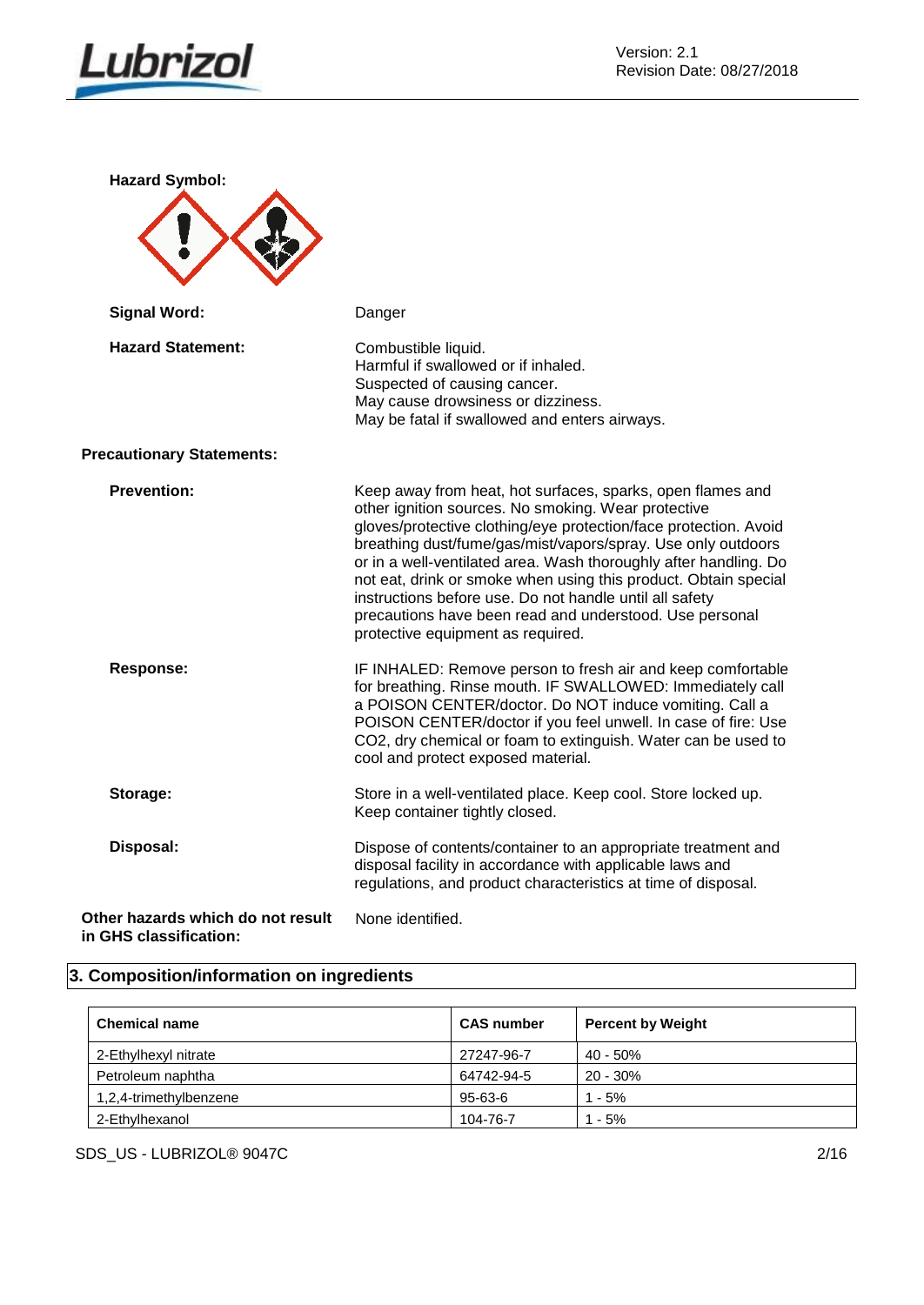

| Naphthalene                                                                          | 91-20-3  | - 5% |  |
|--------------------------------------------------------------------------------------|----------|------|--|
| 1.3.5-Trimethylbenzene                                                               | 108-67-8 | - 5% |  |
| ++ 1,2,3-Trimethyl benzene                                                           | 526-73-8 | - 5% |  |
| The lighted companished are autocompanies of the besonders incrediente lighted above |          |      |  |

*++ The listed components are subcomponents of the hazardous ingredients listed above.*

| 4. First-aid measures                              |                                                                                                                                                                                                                                                                                                |  |
|----------------------------------------------------|------------------------------------------------------------------------------------------------------------------------------------------------------------------------------------------------------------------------------------------------------------------------------------------------|--|
| <b>General information:</b>                        | IF exposed or concerned: Get medical advice/attention.                                                                                                                                                                                                                                         |  |
| Ingestion:                                         | Do NOT induce vomiting. Aspiration of material due to vomiting can cause<br>chemical pneumonitis which can be fatal. If vomiting occurs naturally, the<br>casualty should lean forward to reduce the risk of aspiration. Rinse mouth.<br>Immediately call a POISON CENTER/doctor.              |  |
| Inhalation:                                        | Remove to fresh air and keep at rest in a position comfortable for breathing.<br>Call a POISON CENTER/doctor if you feel unwell.                                                                                                                                                               |  |
| <b>Skin Contact:</b>                               | Take off contaminated clothing and wash before re-use. Wash with soap<br>and water. Call a POISON CENTER/doctor if you feel unwell. Launder<br>contaminated clothing before reuse.                                                                                                             |  |
| Eye contact:                                       | Flush thoroughly with water. If irritation occurs, get medical assistance.<br>Remove contact lenses, if present and easy to do. Continue rinsing.                                                                                                                                              |  |
| Most important symptoms/effects, acute and delayed |                                                                                                                                                                                                                                                                                                |  |
| <b>Symptoms:</b>                                   | Symptoms may be delayed.                                                                                                                                                                                                                                                                       |  |
|                                                    | Indication of immediate medical attention and special treatment needed                                                                                                                                                                                                                         |  |
| <b>Treatment:</b>                                  | Treat symptomatically.                                                                                                                                                                                                                                                                         |  |
| 5. Fire-fighting measures                          |                                                                                                                                                                                                                                                                                                |  |
| <b>General Fire Hazards:</b>                       | Move containers from fire area if you can do so without risk.                                                                                                                                                                                                                                  |  |
| Suitable (and unsuitable) extinguishing media      |                                                                                                                                                                                                                                                                                                |  |
| Suitable extinguishing<br>media:                   | CO2, Dry chemical or Foam. Water can be used to cool and protect<br>exposed material.                                                                                                                                                                                                          |  |
| <b>Unsuitable extinguishing</b><br>media:          | Do not use water jet as an extinguisher, as this will spread the fire.                                                                                                                                                                                                                         |  |
| Specific hazards arising from<br>the chemical:     | Vapors may cause a flash fire or ignite explosively. Prevent buildup of<br>vapors or gases to explosive concentrations. Vapors may travel<br>considerable distance to a source of ignition and flash back. Water may<br>cause splattering. Container may rupture on heating. A solid stream of |  |

**Special protective equipment and precautions for firefighters**

SDS\_US - LUBRIZOL® 9047C 3/16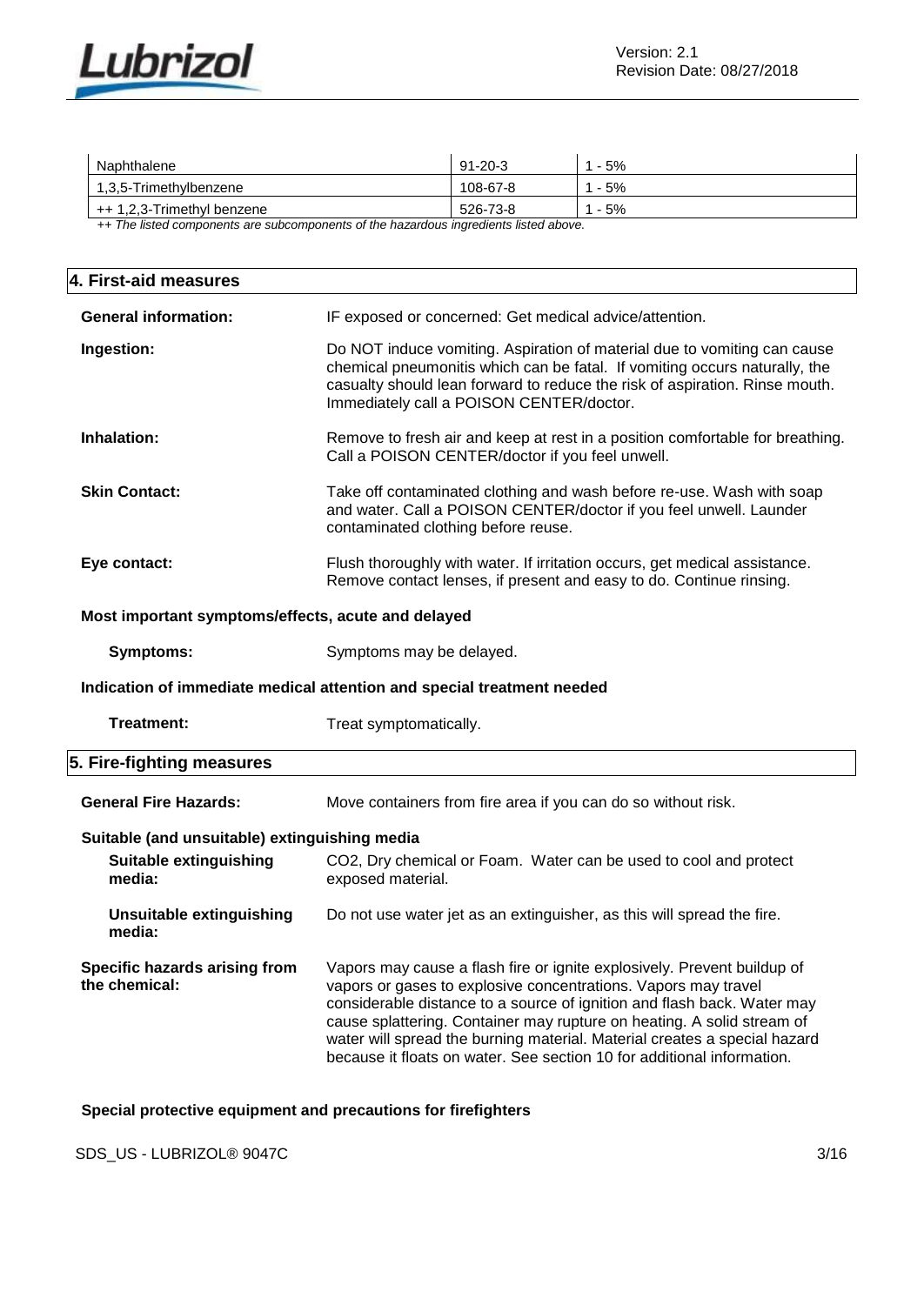

| <b>Special fire fighting</b><br>procedures:                                       | No data available.                                                                                                                                                                                                                                                                                                                                                                                                                                                                                                                                                                                           |
|-----------------------------------------------------------------------------------|--------------------------------------------------------------------------------------------------------------------------------------------------------------------------------------------------------------------------------------------------------------------------------------------------------------------------------------------------------------------------------------------------------------------------------------------------------------------------------------------------------------------------------------------------------------------------------------------------------------|
| <b>Special protective</b><br>equipment for fire-fighters:                         | Wear full protective firegear including self-containing breathing apparatus<br>operated in the positive pressure mode with full facepiece, coat, pants,<br>gloves and boots.                                                                                                                                                                                                                                                                                                                                                                                                                                 |
| 6. Accidental release measures                                                    |                                                                                                                                                                                                                                                                                                                                                                                                                                                                                                                                                                                                              |
| <b>Personal precautions,</b><br>protective equipment and<br>emergency procedures: | Ventilate closed spaces before entering them. ELIMINATE all ignition<br>sources (no smoking, flares, sparks or flames in immediate area). Keep<br>upwind. Keep unauthorized personnel away. See Section 8 of the SDS for<br>Personal Protective Equipment.                                                                                                                                                                                                                                                                                                                                                   |
| <b>Methods and material for</b><br>containment and cleaning up:                   | In case of leakage, eliminate all ignition sources. Dike far ahead of larger<br>spill for later recovery and disposal. Pick up free liquid for recycle and/or<br>disposal. Residual liquid can be absorbed on inert material. Stop the flow of<br>material, if this is without risk. Prevent entry into waterways, sewer,<br>basements or confined areas.                                                                                                                                                                                                                                                    |
| <b>Environmental Precautions:</b>                                                 | Avoid release to the environment. Do not contaminate water sources or<br>sewer. Prevent further leakage or spillage if safe to do so.                                                                                                                                                                                                                                                                                                                                                                                                                                                                        |
| 7. Handling and storage                                                           |                                                                                                                                                                                                                                                                                                                                                                                                                                                                                                                                                                                                              |
| Precautions for safe handling:                                                    | Do not handle until all safety precautions have been read and understood.<br>Obtain special instructions before use. Keep away from heat, hot surfaces,<br>sparks, open flames and other ignition sources. No smoking. Avoid<br>breathing dust/fume/gas/mist/vapors/spray. Observe good industrial<br>hygiene practices. Use only in well-ventilated areas. Use personal<br>protective equipment as required. Wash hands thoroughly after handling.<br>Do not eat, drink or smoke when using this product. Launder contaminated<br>clothing before reuse. Avoid environmental contamination.<br>DO NOT HEAT. |
| <b>Maximum Handling</b><br>Temperature:                                           | 55 °C 131 °F                                                                                                                                                                                                                                                                                                                                                                                                                                                                                                                                                                                                 |
| Conditions for safe storage,<br>including any<br>incompatibilities:               | Keep at temperature not exceeding 40°C. Keep cool. Store in a well-<br>ventilated place. Store away from incompatible materials. See section 10<br>for incompatible materials. Do not store near potential sources of ignition.                                                                                                                                                                                                                                                                                                                                                                              |
| <b>Maximum Storage</b><br>Temperature:                                            | 45 °C 113 °F                                                                                                                                                                                                                                                                                                                                                                                                                                                                                                                                                                                                 |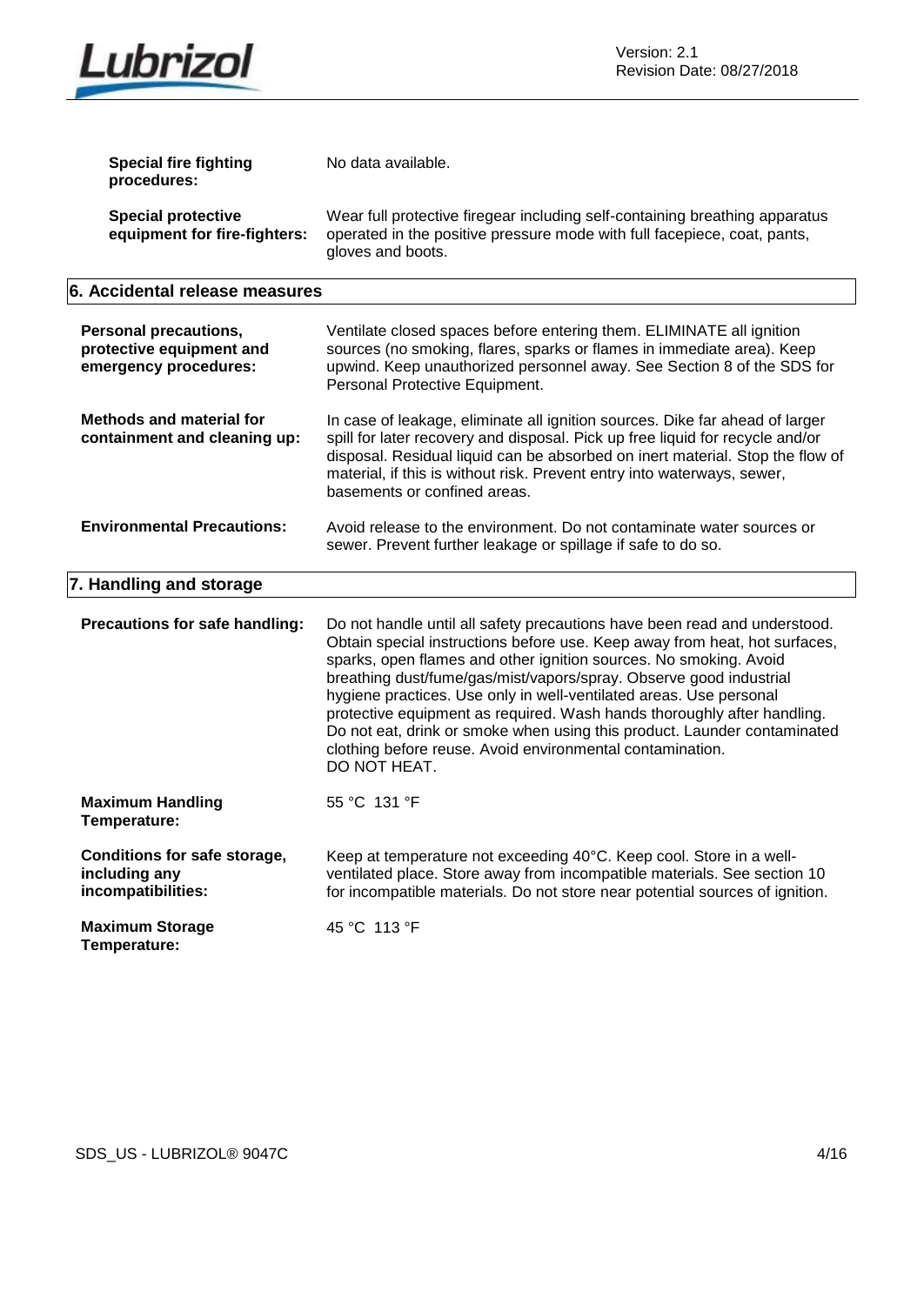

# **8. Exposure controls/personal protection**

#### **Control Parameters:**

#### **Occupational Exposure Limits**

| <b>Chemical name</b>                                                 | Type        | <b>Exposure Limit Values</b> |                      | Source                                                                         |
|----------------------------------------------------------------------|-------------|------------------------------|----------------------|--------------------------------------------------------------------------------|
| Petroleum naphtha - Non-<br>aerosol. - as total<br>hydrocarbon vapor | <b>TWA</b>  |                              | 200 mg/m3            | US. ACGIH Threshold Limit Values (03 2014)                                     |
| Petroleum naphtha                                                    | <b>REL</b>  | $100$ ppm                    | 400 mg/m3            | US. NIOSH: Pocket Guide to Chemical<br>Hazards (2010)                          |
| Petroleum naphtha                                                    | <b>REL</b>  |                              | 100 mg/m3            | US. NIOSH: Pocket Guide to Chemical<br>Hazards (2010)                          |
| Petroleum naphtha                                                    | <b>PEL</b>  | $100$ ppm                    | 400 mg/m3            | US. OSHA Table Z-1 Limits for Air<br>Contaminants (29 CFR 1910.1000) (02 2006) |
| Petroleum naphtha                                                    | <b>TWA</b>  | $100$ ppm                    | 400 mg/m3            | US. OSHA Table Z-1-A (29 CFR 1910.1000)<br>(1989)                              |
| 1,2,4-trimethylbenzene                                               | <b>TWA</b>  | 25 ppm                       |                      | US. ACGIH Threshold Limit Values (02 2012)                                     |
| 1,2,4-trimethylbenzene                                               | <b>REL</b>  | 25 ppm                       | $125 \text{ mg/m}$ 3 | US. NIOSH: Pocket Guide to Chemical<br>Hazards (2010)                          |
| Naphthalene                                                          | <b>TWA</b>  | 10 ppm                       |                      | US. ACGIH Threshold Limit Values (02 2012)                                     |
| Naphthalene                                                          | <b>STEL</b> | 15 ppm                       | 75 mg/m3             | US. NIOSH: Pocket Guide to Chemical<br>Hazards (2010)                          |
| Naphthalene                                                          | <b>REL</b>  | 10 ppm                       | 50 mg/m3             | US. NIOSH: Pocket Guide to Chemical<br>Hazards (2010)                          |
| Naphthalene                                                          | PEL         | 10 ppm                       | 50 mg/m3             | US. OSHA Table Z-1 Limits for Air<br>Contaminants (29 CFR 1910.1000) (02 2006) |
| 1,3,5-Trimethylbenzene                                               | <b>TWA</b>  | 25 ppm                       |                      | US. ACGIH Threshold Limit Values (02 2012)                                     |
| 1,3,5-Trimethylbenzene                                               | <b>REL</b>  | 25 ppm                       | 125 mg/m3            | US. NIOSH: Pocket Guide to Chemical<br>Hazards (2010)                          |

#### **Other exposure limits**

| <b>Chemical name</b> | Type       | <b>Exposure Limit Values</b> | Source |
|----------------------|------------|------------------------------|--------|
| 2-Ethylhexyl nitrate | <b>TWA</b> | ppm                          |        |

**Appropriate engineering controls:** Mechanical ventilation or local exhaust ventilation is required. Material should be handled in enclosed vessels and equipment, in which case general (mechanical) room ventilation should be sufficient. Local exhaust ventilation should be used at points where dust, mist, vapors or gases can escape into the room air. Adequate ventilation should be provided so that exposure limits are not exceeded.

#### **Individual protection measures, such as personal protective equipment**

**General information:** Good general ventilation (typically 10 air changes per hour) should be used. Ventilation rates should be matched to conditions. Supplementary local exhaust ventilation, closed systems, or respiratory and eye protection may be needed in special circumstances, such as poorly ventilated spaces, heating, evaporation of liquids from large surfaces, spraying of mists, mechanical generation of dusts, drying of solids, etc.

# **Eye/face protection:** Safety glasses. If potential for splash or mist exists, wear chemical goggles or faceshield.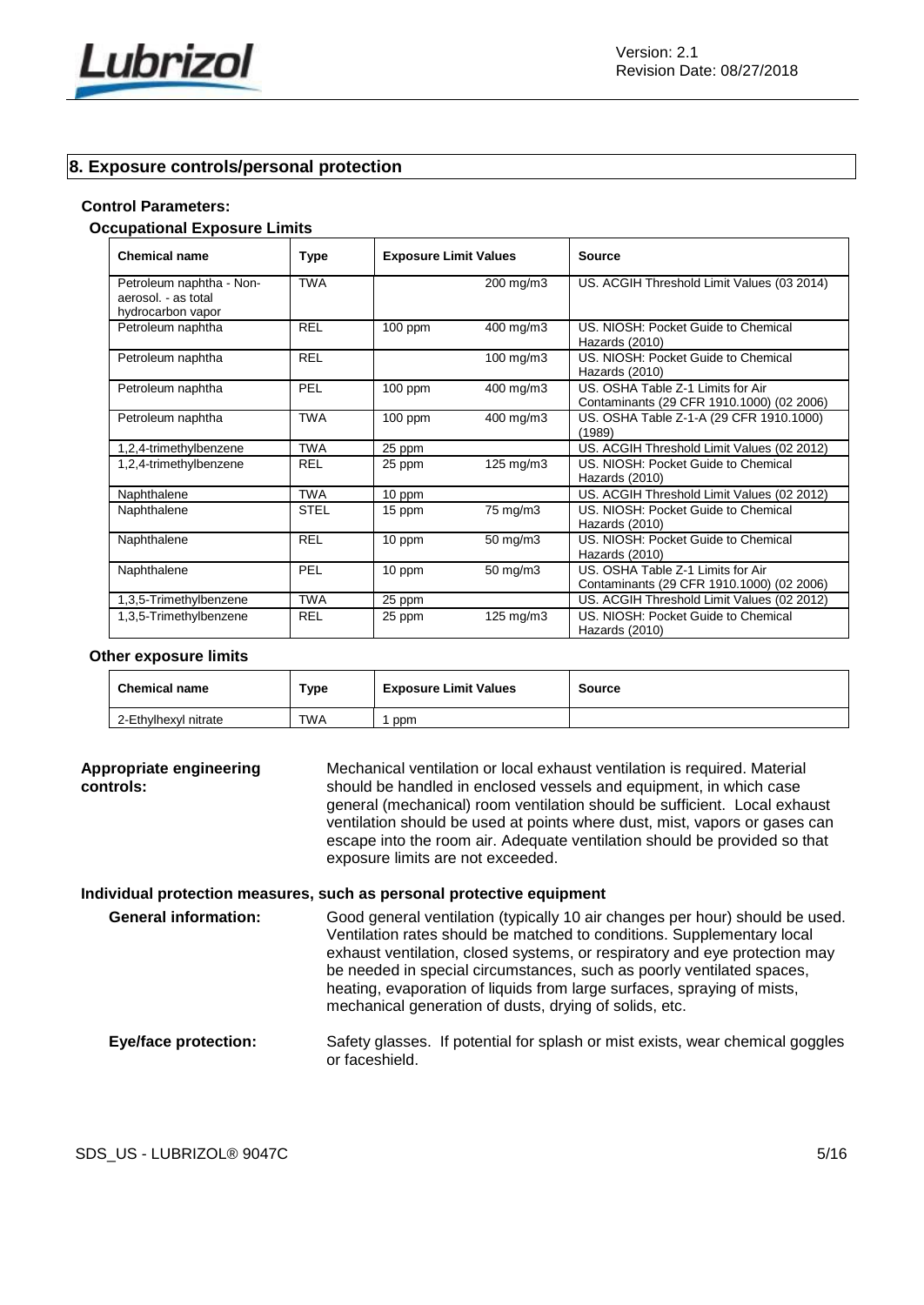

| <b>Skin Protection</b>         |                                                                                                                                                                                                                                                                                                                                                                                                                                                                                                                                                                       |
|--------------------------------|-----------------------------------------------------------------------------------------------------------------------------------------------------------------------------------------------------------------------------------------------------------------------------------------------------------------------------------------------------------------------------------------------------------------------------------------------------------------------------------------------------------------------------------------------------------------------|
| <b>Hand Protection:</b>        | Use nitrile or neoprene gloves. Use good industrial hygiene practices. In<br>case of skin contact, wash hands and arms with soap and water. Polyvinyl<br>alcohol. Note: polyvinyl alcohol gloves are water soluble and should not be<br>used when there is potential for water contact. Chemical resistant gloves                                                                                                                                                                                                                                                     |
| Other:                         | Gloves, coveralls, apron, boots as necessary to minimize contact. Wear<br>apron or protective clothing in case of contact.                                                                                                                                                                                                                                                                                                                                                                                                                                            |
| <b>Respiratory Protection:</b> | A respiratory protection program compliant with all applicable regulations<br>must be followed whenever workplace conditions require the use of a<br>respirator. Under normal use conditions, respirator is not usually required.<br>Use appropriate respiratory protection if exposure to dust particles, mist or<br>vapors is likely. Use self-contained breathing apparatus for entry into<br>confined space, for other poorly ventilated areas and for large spill clean-up<br>sites. Use respirator with a combination organic vapor and dust/mist<br>cartridge. |
| Hygiene measures:              | Observe good industrial hygiene practices. Do not eat, drink or smoke<br>when using the product. When using do not smoke. Wash hands before<br>breaks and immediately after handling the product. Wash hands after<br>handling.                                                                                                                                                                                                                                                                                                                                       |

# **9. Physical and chemical properties**

# **Appearance**

| <b>Physical state:</b>                                | liquid                                     |  |
|-------------------------------------------------------|--------------------------------------------|--|
| Form:                                                 | liquid                                     |  |
| Color:                                                | Dark brown                                 |  |
| Odor:                                                 | Pungent                                    |  |
| <b>Odor threshold:</b>                                | No data available.                         |  |
| pH:                                                   | No data available.                         |  |
| <b>Freezing point:</b>                                | No data available.                         |  |
| <b>Boiling Point:</b>                                 | No data available.                         |  |
| <b>Flash Point:</b>                                   | 144 °F (62 °C) (Pensky-Martens Closed Cup) |  |
| <b>Evaporation rate:</b>                              | No data available.                         |  |
| Flammability (solid, gas):                            | No data available.                         |  |
| Upper/lower limit on flammability or explosive limits |                                            |  |
| Flammability limit - upper (%):                       | No data available.                         |  |
| Flammability limit - lower (%):                       | No data available.                         |  |
| Explosive limit - upper (%):                          | No data available.                         |  |
| Explosive limit - lower (%):                          | No data available.                         |  |
| Vapor pressure:                                       | No data available.                         |  |
| Vapor density:                                        | No data available.                         |  |
| <b>Relative density:</b>                              | $0.921 - 0.961 60.1$ °F (15.6 °C)          |  |
| Solubility(ies)                                       |                                            |  |
| Solubility in water:                                  | Insoluble in water                         |  |
| Solubility (other):                                   | No data available.                         |  |

SDS\_US - LUBRIZOL® 9047C 6/16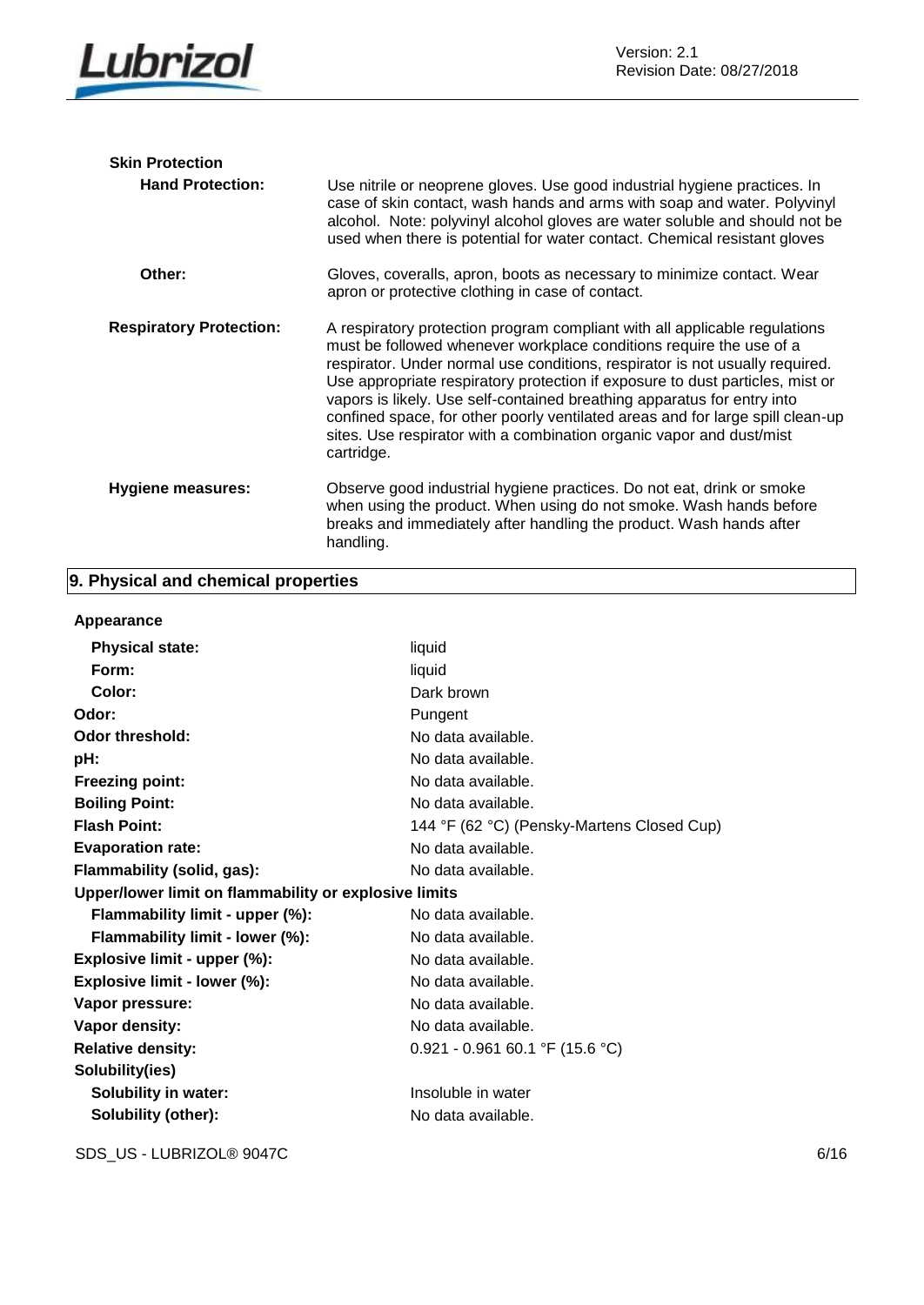

| Partition coefficient (n-octanol/water): | No data available.                                  |
|------------------------------------------|-----------------------------------------------------|
| Auto-ignition temperature:               | No data available.                                  |
| <b>Decomposition temperature:</b>        | No data available.                                  |
| <b>Viscosity:</b>                        | 5 mm2/s ( 104 °F (40 °C) ) 15 mm2/s (0 °C (32 °F) ) |
| <b>Other information</b>                 |                                                     |
| <b>Pour Point Temperature:</b>           | -71 °F (-57 °C)                                     |
|                                          |                                                     |

# **10. Stability and reactivity**

| <b>Reactivity:</b>                                 | No data available.                                                                                                                                           |
|----------------------------------------------------|--------------------------------------------------------------------------------------------------------------------------------------------------------------|
| <b>Chemical Stability:</b>                         | Material is stable under normal conditions.                                                                                                                  |
| <b>Possibility of hazardous</b><br>reactions:      | Will not occur.                                                                                                                                              |
| Conditions to avoid:                               | Heat may cause the containers to explode. Heat, sparks, flames.                                                                                              |
| <b>Incompatible Materials:</b>                     | Strong oxidizing agents.                                                                                                                                     |
| <b>Hazardous Decomposition</b><br><b>Products:</b> | Thermal decomposition or combustion may generate smoke, carbon<br>monoxide, carbon dioxide, nitrogen oxides, and other products of<br>incomplete combustion. |

# **11. Toxicological information**

#### **Information on likely routes of exposure**

| Inhalation:          | Harmful if inhaled.                                               |
|----------------------|-------------------------------------------------------------------|
| Ingestion:           | Harmful if swallowed.                                             |
| <b>Skin Contact:</b> | May be harmful in contact with skin. Causes mild skin irritation. |
| Eye contact:         | No data available.                                                |

#### **Information on toxicological effects**

# **Acute toxicity**

**Oral**

Product: Ingestion of 2-ethylhexyl nitrate may cause vasodilation resulting in reduced blood pressure and other cardiovascular effects. Symptoms include headache, dizziness, nausea, fatigue, heart palpitations, confusion and possible loss of consciousness. Material can be aspirated into the lungs during the act of swallowing or vomiting. This could result in severe injury to the lungs and death. Ingestion can cause central nervous system effects such as headache, dizziness, drowsiness, and generalized weakness. Swallowing material may cause irritation of the gastrointestinal lining, nausea, vomiting, diarrhea, and abdominal pain. ATEmix 300 - 2,000 mg/kg.

| Dermal                    |                                                               |      |
|---------------------------|---------------------------------------------------------------|------|
| Product:                  | Absorption of 2-ethylhexyl nitrate through the skin may cause |      |
| SDS_US - LUBRIZOL® 9047C_ |                                                               | 7/16 |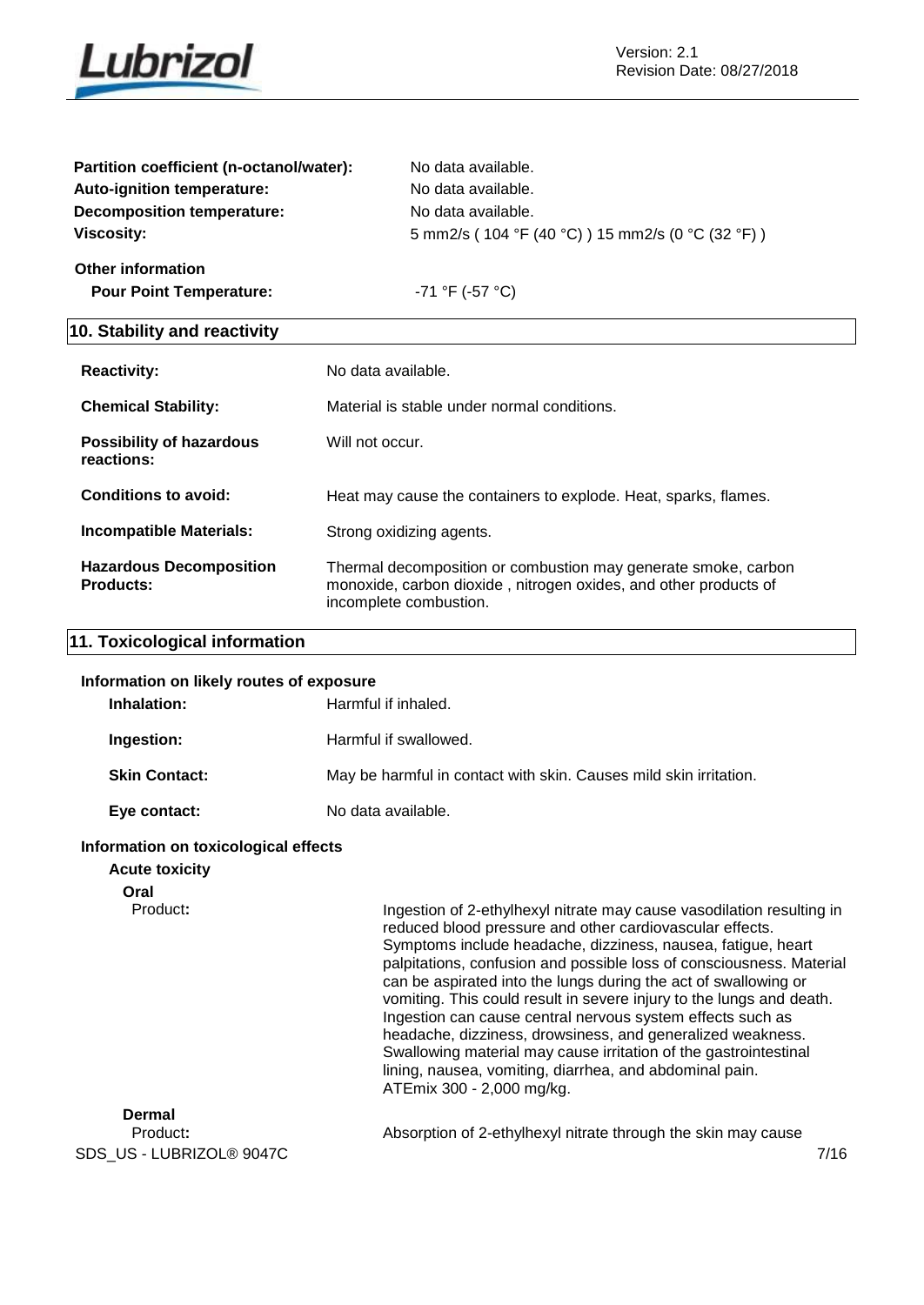

|                                                                      | vasodilation resulting in reduced blood pressure and other<br>cardiovascular effects. Symptoms include headache, dizziness,<br>nausea, fatigue, heart palpitations, confusion and possible loss of<br>consciousness. Prolonged or widespread contact with this material<br>could result in the absorption of potentially harmful amounts.<br>$ATEmix > 2,000$ mg/kg                                                                                                                                                                                                                                           |
|----------------------------------------------------------------------|---------------------------------------------------------------------------------------------------------------------------------------------------------------------------------------------------------------------------------------------------------------------------------------------------------------------------------------------------------------------------------------------------------------------------------------------------------------------------------------------------------------------------------------------------------------------------------------------------------------|
| <b>Inhalation</b>                                                    |                                                                                                                                                                                                                                                                                                                                                                                                                                                                                                                                                                                                               |
| Product:                                                             | Inhalation of 2-ethylhexyl nitrate may cause vasodilation resulting in<br>reduced blood pressure and other cardiovascular effects.<br>Symptoms include headache, dizziness, nausea, fatigue, heart<br>palpitations, confusion and possible loss of consciousness.<br>Repeated overexposure to petroleum naphtha can cause nervous<br>system damage. High concentrations may cause headaches,<br>dizziness, nausea, behavioral changes, weakness, drowsiness and<br>stupor.                                                                                                                                    |
|                                                                      | ATEmix (, 4 h): 2 - 5 mg/l. Dusts, mists and fumes<br>Inhalation of 2-ethylhexyl nitrate may cause vasodilation resulting in<br>reduced blood pressure and other cardiovascular effects.<br>Symptoms include headache, dizziness, nausea, fatigue, heart<br>palpitations, confusion and possible loss of consciousness.<br>Repeated overexposure to petroleum naphtha can cause nervous<br>system damage. High concentrations may cause headaches,<br>dizziness, weakness, and nausea. High concentrations may cause<br>headaches, dizziness, nausea, behavioral changes, weakness,<br>drowsiness and stupor. |
| <b>Skin Corrosion/Irritation:</b><br>Product:                        | Prolonged or repeated skin contact as from clothing wet with<br>material may cause dermatitis. Symptoms may include redness,<br>edema, drying, and cracking of the skin. Alcohol may enhance the<br>toxic effects. Prolonged or repeated contact may cause irritation.<br>Remarks: Causes mild skin irritation.                                                                                                                                                                                                                                                                                               |
| <b>Serious Eye Damage/Eye Irritation:</b>                            |                                                                                                                                                                                                                                                                                                                                                                                                                                                                                                                                                                                                               |
| Product:                                                             | Remarks: Not classified as a primary eye irritant.                                                                                                                                                                                                                                                                                                                                                                                                                                                                                                                                                            |
| <b>Respiratory sensitization:</b>                                    | No data available                                                                                                                                                                                                                                                                                                                                                                                                                                                                                                                                                                                             |
| <b>Skin sensitization:</b><br>2-Ethylhexyl nitrate                   | Classification: Not a skin sensitizer. (Literature)                                                                                                                                                                                                                                                                                                                                                                                                                                                                                                                                                           |
| Petroleum naphtha                                                    | Classification: Not a skin sensitizer. (Literature)                                                                                                                                                                                                                                                                                                                                                                                                                                                                                                                                                           |
| 2-Ethylhexanol                                                       | Classification: Not a skin sensitizer. (Literature)                                                                                                                                                                                                                                                                                                                                                                                                                                                                                                                                                           |
|                                                                      |                                                                                                                                                                                                                                                                                                                                                                                                                                                                                                                                                                                                               |
| <b>Specific Target Organ Toxicity - Single Exposure:</b><br>Product: | If material is misted or if vapors are generated from heating,<br>exposure may cause irritation of mucous membranes and the upper<br>respiratory tract.                                                                                                                                                                                                                                                                                                                                                                                                                                                       |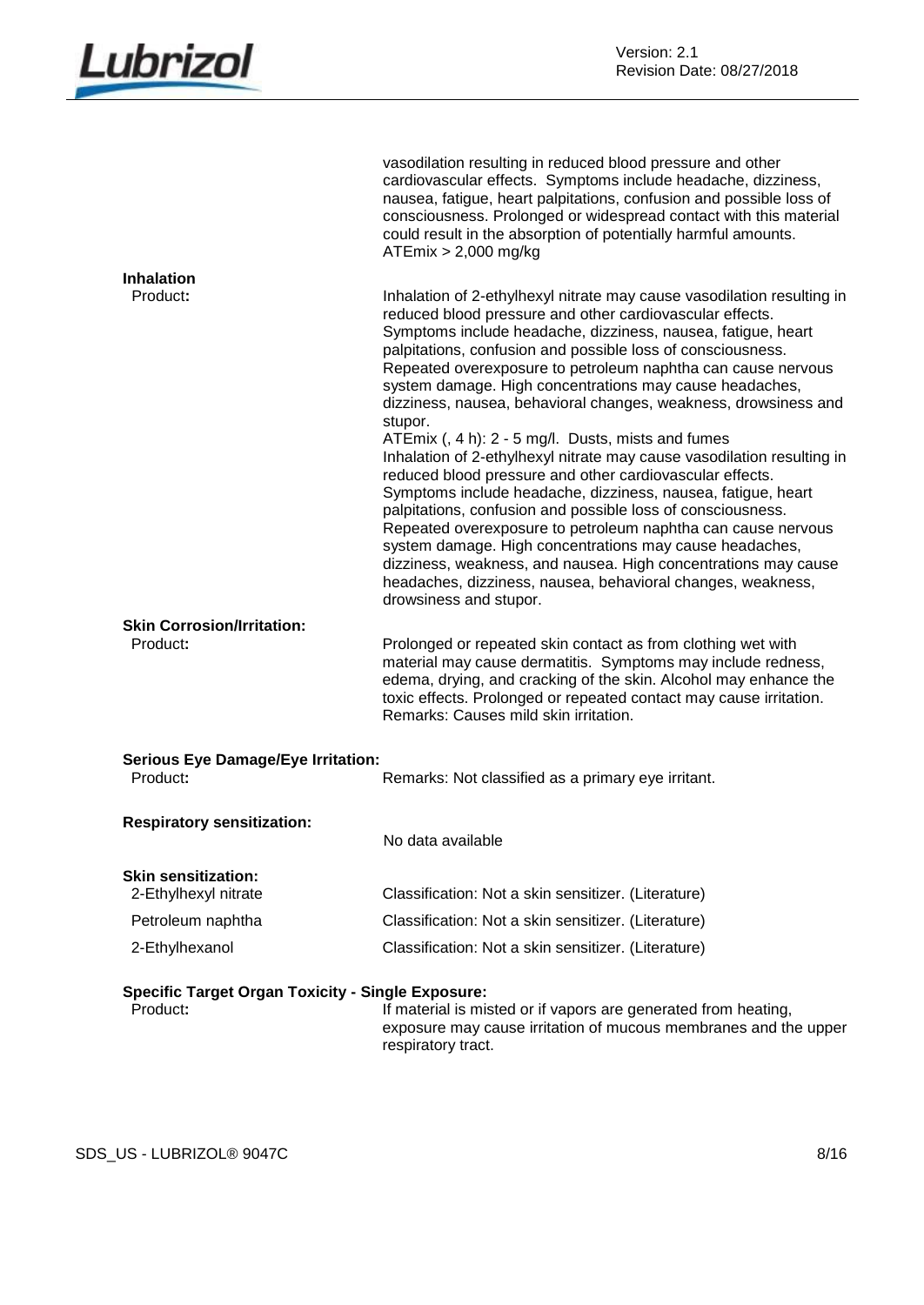

| 2-Ethylhexyl nitrate                                                        | If material is misted or if vapors are generated from heating,<br>exposure may cause irritation of mucous membranes and the upper<br>respiratory tract.                                                                                                |
|-----------------------------------------------------------------------------|--------------------------------------------------------------------------------------------------------------------------------------------------------------------------------------------------------------------------------------------------------|
| Petroleum naphtha                                                           | If material is misted or if vapors are generated from heating,<br>exposure may cause irritation of mucous membranes and the upper<br>respiratory tract.                                                                                                |
| 1,2,4-trimethylbenzene                                                      | Nose, throat and lung irritant.                                                                                                                                                                                                                        |
| 2-Ethylhexanol                                                              | Respiratory tract irritation.                                                                                                                                                                                                                          |
| 1,3,5-Trimethylbenzene                                                      | May cause irritation to the mucous membranes and upper<br>respiratory tract.                                                                                                                                                                           |
| ++ 1,2,3-Trimethyl benzene                                                  | Nose, throat and lung irritant.                                                                                                                                                                                                                        |
| <b>Aspiration Hazard:</b><br>Product:                                       | May be fatal if swallowed and enters airways.                                                                                                                                                                                                          |
| Other effects:<br>2-Ethylhexyl nitrate                                      | Alcohol may enhance the toxic effects.                                                                                                                                                                                                                 |
| Petroleum naphtha                                                           | Narcotic effect.                                                                                                                                                                                                                                       |
| Naphthalene                                                                 | <b>Blood</b>                                                                                                                                                                                                                                           |
| <b>Chronic Effects</b>                                                      |                                                                                                                                                                                                                                                        |
| Carcinogenicity:<br>Product:                                                | Not available.                                                                                                                                                                                                                                         |
| Naphthalene                                                                 | A two-year National Toxicology Program (NTP) study found an<br>increased incidence of nasal tumors in rats exposed to naphthalene<br>by inhalation. In mice similarly exposed, increased incidences of<br>alveolar/bronchiolar adenomas were observed. |
| Naphthalene                                                                 | IARC Monographs on the Evaluation of Carcinogenic Risks to Humans:<br>Overall evaluation: 2B. Possibly carcinogenic to humans.                                                                                                                         |
|                                                                             |                                                                                                                                                                                                                                                        |
| US. National Toxicology Program (NTP) Report on Carcinogens:<br>Naphthalene | Reasonably Anticipated to be a Human Carcinogen.                                                                                                                                                                                                       |
| No carcinogenic components identified                                       | US. OSHA Specifically Regulated Substances (29 CFR 1910.1001-1050):                                                                                                                                                                                    |
| <b>Germ Cell Mutagenicity:</b>                                              |                                                                                                                                                                                                                                                        |
| 2-Ethylhexyl nitrate                                                        | This material has not exhibited mutagenic or genotoxic potential in<br>laboratory tests.                                                                                                                                                               |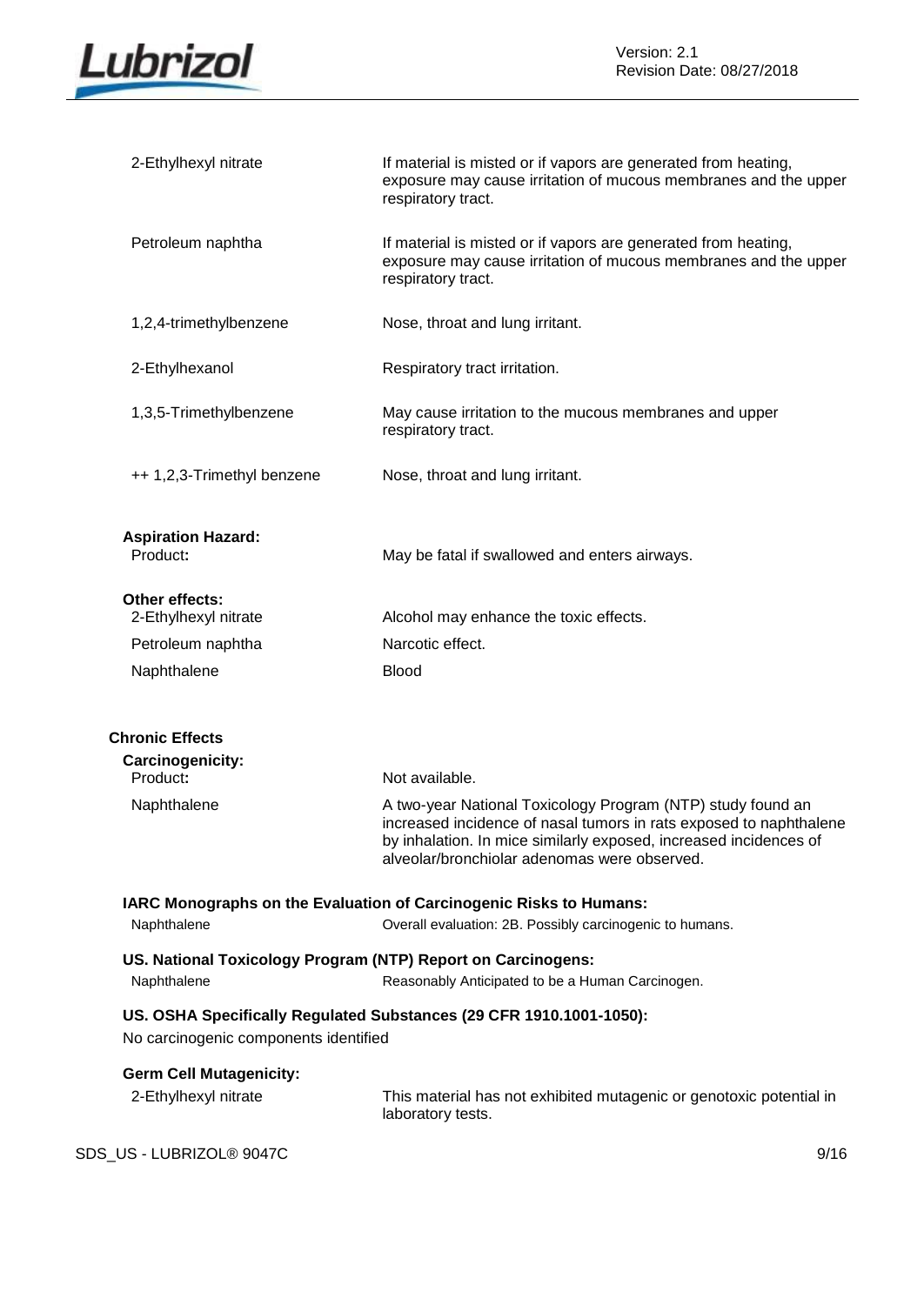

| 2-Ethylhexanol                                             | This material has not exhibited mutagenic or genotoxic potential in<br>laboratory tests.                                                                                                                                                                                                                                                                                                                                                         |
|------------------------------------------------------------|--------------------------------------------------------------------------------------------------------------------------------------------------------------------------------------------------------------------------------------------------------------------------------------------------------------------------------------------------------------------------------------------------------------------------------------------------|
| Naphthalene                                                | Naphthalene has caused mutagenic effects in in vitro studies with<br>metabolic activation, however, in vivo studies do not show evidence<br>of germ cell mutagenicity.                                                                                                                                                                                                                                                                           |
| <b>Reproductive toxicity:</b>                              |                                                                                                                                                                                                                                                                                                                                                                                                                                                  |
| 2-Ethylhexanol                                             | No evidence of adverse effects were found in a developmental<br>toxicity study of 2-ethylhexanol in rats. Doses up to 3 ml/kg applied<br>to the skin during the most critical part of the gestation period<br>produced evidence of toxicity to mothers, but no evidence of injury<br>in the developing offspring. In a previous study, birth defects were<br>observed by oral administration, an unlikely route of exposure in the<br>workplace. |
|                                                            |                                                                                                                                                                                                                                                                                                                                                                                                                                                  |
| <b>Specific Target Organ Toxicity - Repeated Exposure:</b> |                                                                                                                                                                                                                                                                                                                                                                                                                                                  |
| 2-Ethylhexyl nitrate                                       | Prolonged exposure to 2-ethylhexyl nitrate may cause vasodilation<br>resulting in reduced blood pressure and other cardiovascular<br>effects. Symptoms include headache, dizziness, nausea, fatigue,<br>heart palpitations, confusion and possible loss of consciousness.                                                                                                                                                                        |
| Petroleum naphtha                                          | Repeated overexposure to petroleum naphtha can cause nervous<br>system damage.                                                                                                                                                                                                                                                                                                                                                                   |
| 2-Ethylhexanol                                             | Repeated overexposure may result in liver and kidney damage. A<br>14-day dermal toxicity study of 2-ethylhexanol in rats showed blood<br>effects, decreased spleen weight and decreased triglycerides.<br>Unknown: Target Organ(s): Blood, Liver, Spleen., Kidney                                                                                                                                                                                |

# **12. Ecological information**

| <b>Ecotoxicity</b> |  |  |
|--------------------|--|--|
|                    |  |  |

| <b>Fish</b>                                                                      |                                                                                                                   |       |
|----------------------------------------------------------------------------------|-------------------------------------------------------------------------------------------------------------------|-------|
| 2-Ethylhexyl nitrate                                                             | LC 50 (Zebra Fish, 4 d): 2 mg/l<br>NOEC (Zebra Fish, 4 d): 1.52 mg/l                                              |       |
| Petroleum naphtha                                                                | LC 50 (Rainbow Trout, 4 Days): 2 mg/l                                                                             |       |
| 1,2,4-trimethylbenzene                                                           | LC 50 (Fathead Minnow, 4 Days): 7.72 mg/l                                                                         |       |
| 2-Ethylhexanol                                                                   | LC 50 (Fathead Minnow, 4 d): 28.2 mg/l<br>LC 50 (Golden Orfe, 4 d): 17.1 mg/l<br>NOEC (Golden Orfe, 4 d): 14 mg/l |       |
| <b>Aquatic Invertebrates</b><br>2-Ethylhexyl nitrate<br>SDS US - LUBRIZOL® 9047C | EC 50 (Water flea (Daphnia magna), $2 d$ : > 12.6 mg/l                                                            | 10/16 |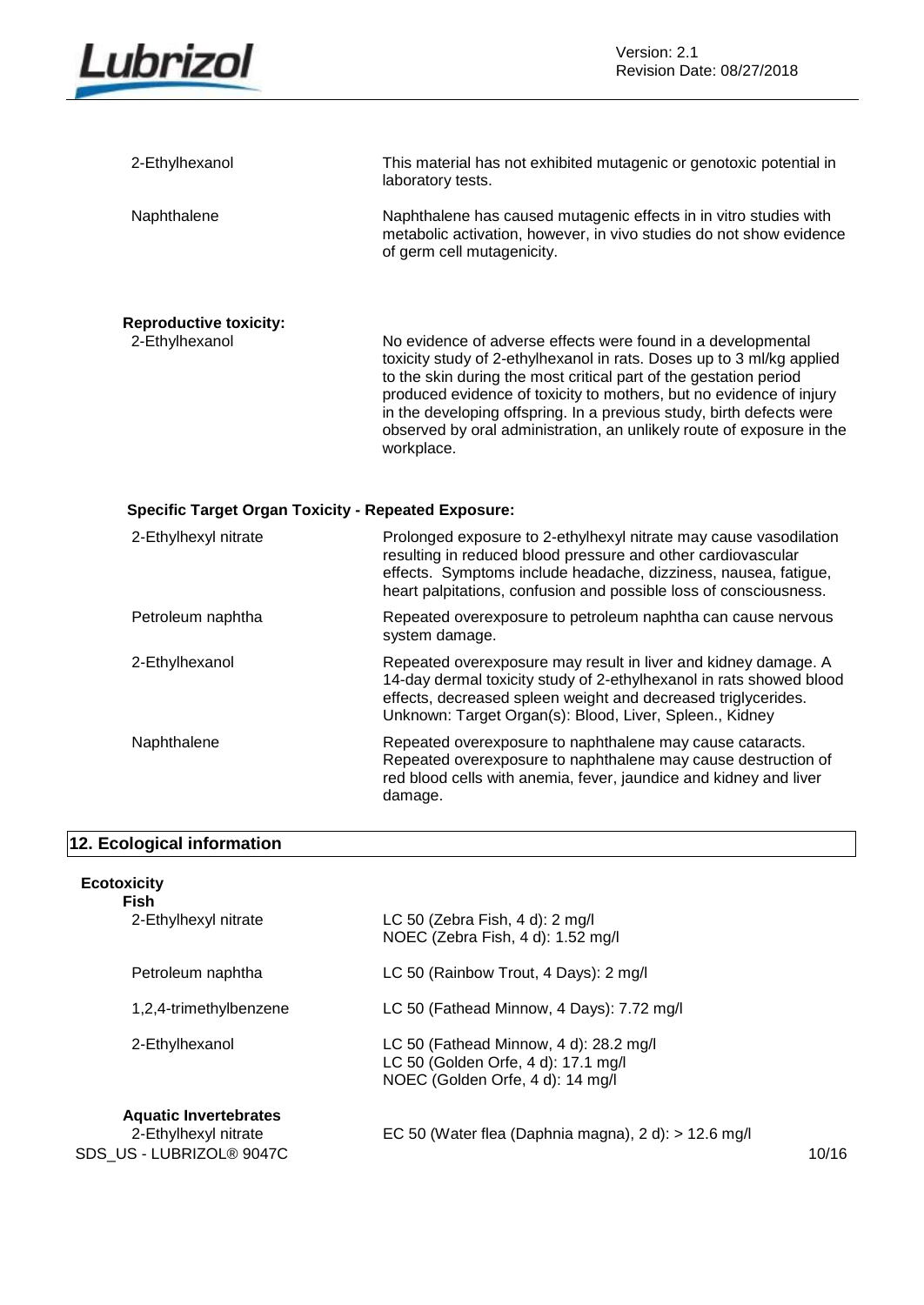

| Petroleum naphtha                                                                          | EC 50 (Water flea (Daphnia magna), 2 d): 3 mg/l                                                      |  |
|--------------------------------------------------------------------------------------------|------------------------------------------------------------------------------------------------------|--|
| 1,2,4-trimethylbenzene                                                                     | EC 50 (Water flea (Daphnia magna), 2 d): 3.6 mg/l                                                    |  |
| 2-Ethylhexanol                                                                             | EC 50 (Water flea (Daphnia magna), 2 d): 39 mg/l                                                     |  |
| 1,3,5-Trimethylbenzene                                                                     | EC 50 (Water flea (Daphnia magna), 2 d): 6 mg/l                                                      |  |
| <b>Toxicity to Aquatic Plants</b><br>2-Ethylhexyl nitrate                                  | EC 50 (Alga, 3 d): 3.22 mg/l                                                                         |  |
| Petroleum naphtha                                                                          | EC 50 (Green algae (Selenastrum capricornutum), 4 d): 1.1 mg/l                                       |  |
| 2-Ethylhexanol                                                                             | EC 50 (Green algae (Scenedesmus quadricauda), 3 d): 16.6 mg/l                                        |  |
| 1,3,5-Trimethylbenzene                                                                     | EC 50 (Green algae (Scenedesmus quadricauda), 2 Days): 25 mg/l                                       |  |
| <b>Toxicity to soil dwelling organisms</b>                                                 | No data available                                                                                    |  |
| <b>Sediment Toxicity</b>                                                                   | No data available                                                                                    |  |
| <b>Toxicity to Terrestrial Plants</b>                                                      | No data available                                                                                    |  |
| <b>Toxicity to Above-Ground Organisms</b>                                                  | No data available                                                                                    |  |
| <b>Toxicity to microorganisms</b><br>2-Ethylhexyl nitrate                                  | EC 50 (Sludge, $0.3 d$ ): $> 1,000 mg/l$                                                             |  |
| 2-Ethylhexanol                                                                             | EC 50 (Pseudomonas putida, 0.1 d): 540 mg/l<br>EC 50 (Sludge, $0.5 d$ ): $> 100 mg/l$                |  |
| <b>Persistence and Degradability</b><br><b>Biodegradation</b><br>2-Ethylhexyl nitrate      | Miscellaneous, 0 %, 28 d, Not readily degradable.                                                    |  |
| Petroleum naphtha                                                                          | OECD TG 301 F, 58 %, 28 d, Not readily degradable.                                                   |  |
| 2-Ethylhexanol                                                                             | OECD TG 302 B, 95 %, 5 d, Readily biodegradable<br>OECD TG 301 C, 100 %, 14 d, Readily biodegradable |  |
| <b>Bioaccumulative Potential</b><br><b>Bioconcentration Factor (BCF)</b><br>2-Ethylhexanol | Bioconcentration Factor (BCF): 25.35 (calculated)                                                    |  |
| Partition Coefficient n-octanol / water (log Kow)<br>2-Ethylhexyl nitrate                  | Log Kow: 5.24 (Measured)                                                                             |  |
| 1,2,4-trimethylbenzene                                                                     | Log Kow: 3.63 (calculated)                                                                           |  |
| 2-Ethylhexanol                                                                             | Log Kow: 2.9 (Measured)                                                                              |  |
|                                                                                            |                                                                                                      |  |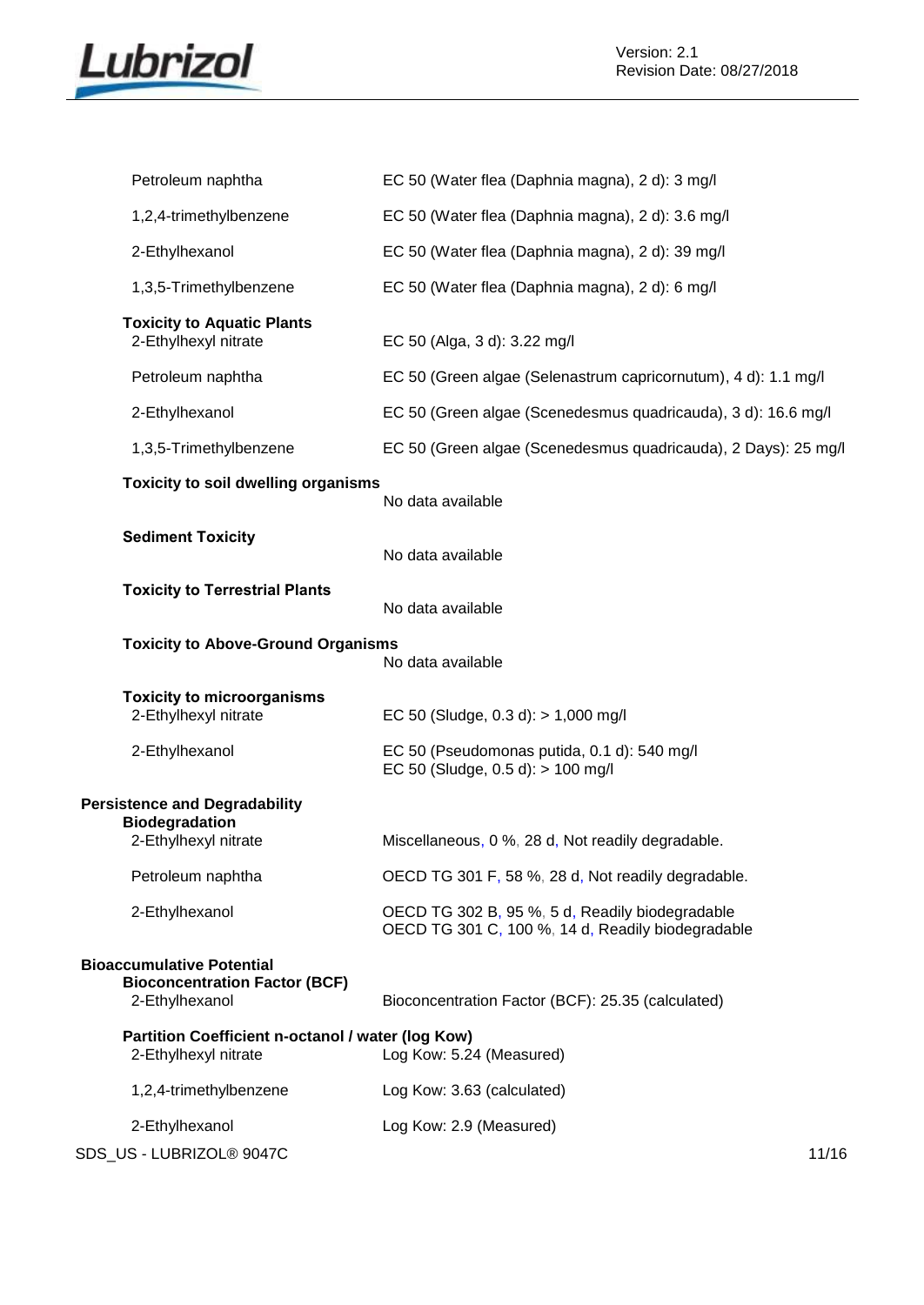

| <b>Mobility:</b>                  |                                                                                                                                                                                                                                                                                                                                                    |
|-----------------------------------|----------------------------------------------------------------------------------------------------------------------------------------------------------------------------------------------------------------------------------------------------------------------------------------------------------------------------------------------------|
| 2-Ethylhexyl nitrate              | soil - 3.75                                                                                                                                                                                                                                                                                                                                        |
| 2-Ethylhexanol                    | soil - 1.42                                                                                                                                                                                                                                                                                                                                        |
|                                   |                                                                                                                                                                                                                                                                                                                                                    |
| <b>Other Adverse Effects:</b>     | No data available.                                                                                                                                                                                                                                                                                                                                 |
| 13. Disposal considerations       |                                                                                                                                                                                                                                                                                                                                                    |
| <b>Disposal instructions:</b>     | Treatment, storage, transportation, and disposal must be in accordance<br>with applicable Federal, State/Provincial, and Local regulations.<br>Dispose of packaging or containers in accordance with local, regional,<br>national and international regulations. Empty container contains product<br>residue which may exhibit hazards of product. |
| <b>Contaminated Packaging:</b>    | Container packaging may exhibit hazards.                                                                                                                                                                                                                                                                                                           |
| 14. Transport information         |                                                                                                                                                                                                                                                                                                                                                    |
| <b>DOT</b>                        |                                                                                                                                                                                                                                                                                                                                                    |
| <b>UN Number:</b>                 | NA 1993                                                                                                                                                                                                                                                                                                                                            |
| <b>UN Proper Shipping Name:</b>   | Combustible liquid, n.o.s. (2-Ethylhexyl nitrate, Petroleum naphtha)                                                                                                                                                                                                                                                                               |
| <b>Transport Hazard Class(es)</b> |                                                                                                                                                                                                                                                                                                                                                    |
|                                   |                                                                                                                                                                                                                                                                                                                                                    |
| Class:                            | <b>CBL</b>                                                                                                                                                                                                                                                                                                                                         |
| Label(s):                         | <b>NONE</b>                                                                                                                                                                                                                                                                                                                                        |
| Packing Group:                    | Ш                                                                                                                                                                                                                                                                                                                                                  |
| Marine Pollutant:                 | Yes                                                                                                                                                                                                                                                                                                                                                |
| Special precautions for user:     | None established                                                                                                                                                                                                                                                                                                                                   |
| Reportable quantity               | Naphthalene 100 lbs                                                                                                                                                                                                                                                                                                                                |
| <b>IMDG</b>                       |                                                                                                                                                                                                                                                                                                                                                    |
| <b>UN Number:</b>                 | <b>UN 3082</b>                                                                                                                                                                                                                                                                                                                                     |
| <b>UN Proper Shipping Name:</b>   | ENVIRONMENTALLY HAZARDOUS SUBSTANCE, LIQUID,<br>N.O.S.(2-Ethylhexyl nitrate, Naphthalene)                                                                                                                                                                                                                                                          |
| <b>Transport Hazard Class(es)</b> |                                                                                                                                                                                                                                                                                                                                                    |
| Class:                            | 9                                                                                                                                                                                                                                                                                                                                                  |
| $Label(s)$ :                      | 9                                                                                                                                                                                                                                                                                                                                                  |
| EmS No.:                          | F-A, S-F                                                                                                                                                                                                                                                                                                                                           |
|                                   |                                                                                                                                                                                                                                                                                                                                                    |
| Packing Group:                    | III                                                                                                                                                                                                                                                                                                                                                |
| Marine Pollutant:                 | Yes                                                                                                                                                                                                                                                                                                                                                |
| Limited quantity                  | 5.00L                                                                                                                                                                                                                                                                                                                                              |
| <b>Excepted quantity</b>          | E <sub>1</sub>                                                                                                                                                                                                                                                                                                                                     |
| Special precautions for user:     | None established                                                                                                                                                                                                                                                                                                                                   |

SDS\_US - LUBRIZOL® 9047C 12/16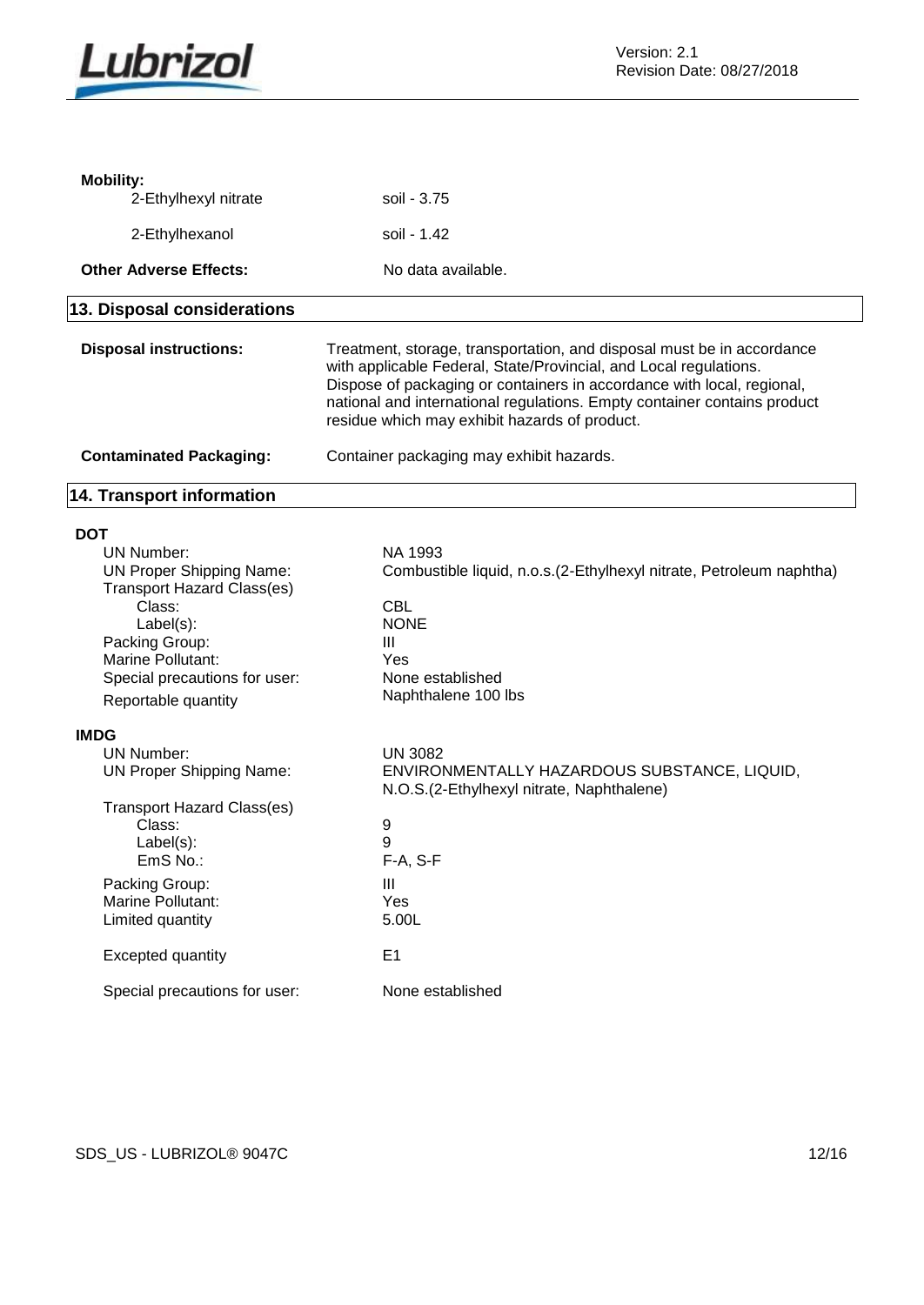

# **IATA**

| <b>UN 3082</b>                                                                             |
|--------------------------------------------------------------------------------------------|
| Environmentally hazardous substance, liquid, n.o.s. (2-Ethylhexyl<br>nitrate, Naphthalene) |
|                                                                                            |
| 9                                                                                          |
| 9MI                                                                                        |
| Yes                                                                                        |
| Ш                                                                                          |
| 30.00KG                                                                                    |
| E1                                                                                         |
| Marine Pollutant                                                                           |
| None established                                                                           |
| Allowed.                                                                                   |
| Allowed.                                                                                   |
|                                                                                            |

#### **Transport in bulk according to Annex II of MARPOL and the IBC Code** None known.

The DOT shipping information in this section is based on a bulk container. Please review the accompanying shipping papers for the correct shipping descriptions based the size of the package. Shipping descriptions may vary based on mode of transport, quantities, temperature of the material, package size, and/or origin and destination. It is the responsibility of the transporting organization to follow all applicable laws, regulations and rules relating to the transportation of the material. During transportation, steps must be taken to prevent load shifting or materials falling, and all relating legal statutes should be obeyed. Review classification requirements before shipping materials at elevated temperatures.

# **15. Regulatory information**

# **US Federal Regulations**

# **TSCA Section 12(b) Export Notification (40 CFR 707, Subpt. D)**

None present or none present in regulated quantities.

| <b>Chemical Identity</b> | <b>CAS number</b> | <b>Reportable quantity</b> | Calculated <sup>1</sup> |
|--------------------------|-------------------|----------------------------|-------------------------|
| Naphthalene              | $91 - 20 - 3$     | 100 lbs                    | 3374 lbs                |
|                          |                   |                            | 1531 kgs                |
| Xylene                   | 1330-20-7         | $100$ lbs                  | > 50000 lbs             |
|                          |                   |                            | > 22680 kgs             |
| Cumene                   | $98 - 82 - 8$     | 5000 lbs                   | > 50000 lbs             |
|                          |                   |                            | > 22680 kgs             |
| Propylene oxide          | 75-56-9           | $100$ lbs                  | > 50000 lbs             |
|                          |                   |                            | > 22680 kgs             |

# **CERCLA Hazardous Substance List (40 CFR 302.4)**

<sup>1</sup>This is the amount product/material required to be released before CERCLA reporting is required.

## **Superfund Amendments and Reauthorization Act of 1986 (SARA)**

#### **SARA 311 Classifications**

Flammable (gases, aerosols, liquids, or solids) Acute toxicity (any route of exposure) **Carcinogenicity** Specific target organ toxicity (single or repeated exposure)

SDS\_US - LUBRIZOL® 9047C 13/16 13/16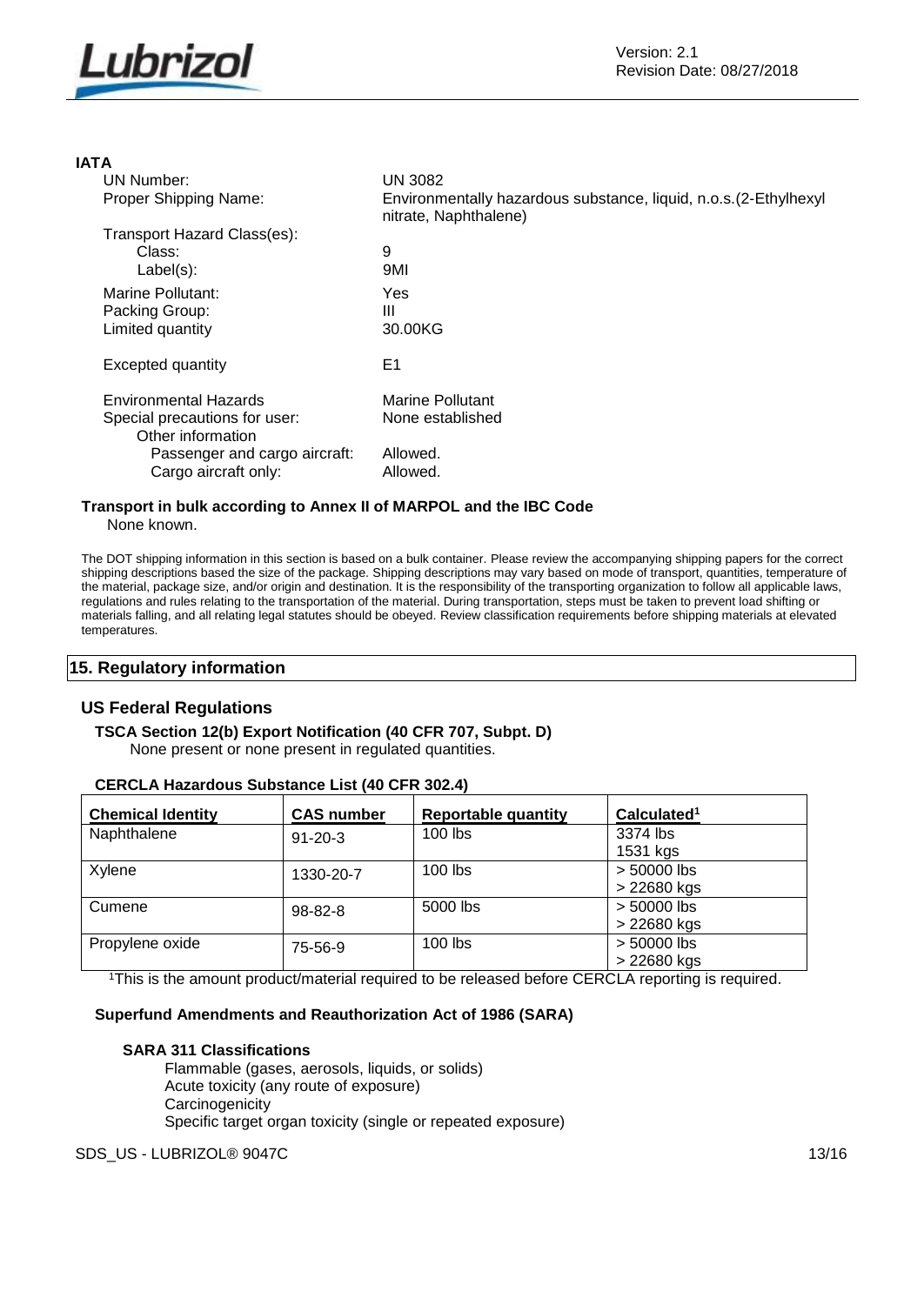

Aspiration Hazard

# **SARA 302 Extremely Hazardous Substance**

None present or none present in regulated quantities.

#### **SARA 304 Emergency Release Notification**

| <b>Chemical Identity</b> | <b>CAS number</b> | Percent by<br>Weight | <b>Reportable quantity</b> |
|--------------------------|-------------------|----------------------|----------------------------|
| Naphthalene              | $91 - 20 - 3$     | $3.0\%$              | $100$ lbs                  |
| Xylene                   | 1330-20-7         | 53.0 PPM             | $100$ lbs                  |
| Cumene                   | 98-82-8           | 53.0 PPM             | 5000 lbs                   |
| Propylene oxide          | 75-56-9           | 30.0 PPM             | $100$ lbs                  |

# **SARA 313 (TRI Reporting)**

|                          |                   |            |               | Reporting      |
|--------------------------|-------------------|------------|---------------|----------------|
|                          |                   |            | Reporting     | threshold for  |
|                          |                   | Percent by | threshold for | manufacturing  |
| <b>Chemical Identity</b> | <b>CAS number</b> | Weight     | other uses    | and processing |
| 1,2,4-trimethylbenzene   | $95 - 63 - 6$     | $4.5\%$    | 10000 lbs     | 25000 lbs      |
| Naphthalene              | $91 - 20 - 3$     | 3.0%       | 10000 lbs     | 25000 lbs      |

# **US State Regulations**

# **US. California Proposition 65**

WARNING: This product can expose you to chemicals including: Naphthalene (2.964%) Cumene (53.00PPM) Propylene oxide (30.00PPM) ++ Benzene (296.00PPB) Ethylene oxide (3.00PPB) Methanol (296.00PPT) This product contains chemical(s) known to the State of California to cause cancer and/or to cause birth defects or other reproductive harm.

#### **Inventory Status**

Australia (AICS)

All components are in compliance with chemical notification requirements in Australia.

#### Canada (DSL/NDSL)

All substances contained in this product are in compliance with the Canadian Environmental Protection Act and are present on the Domestic Substances List (DSL) or are exempt.

#### China (IECSC)

This product contains a substance or polymer that has been notified and is restricted to import by the notifier.

#### European Union (REACh)

To obtain information on the REACH compliance status of this product, please e-mail REACH@SDSInquiries.com.

### Japan (ENCS)

This product contains a substance or polymer that has been notified and is restricted to import by specific legal entities.

SDS US - LUBRIZOL® 9047C 14/16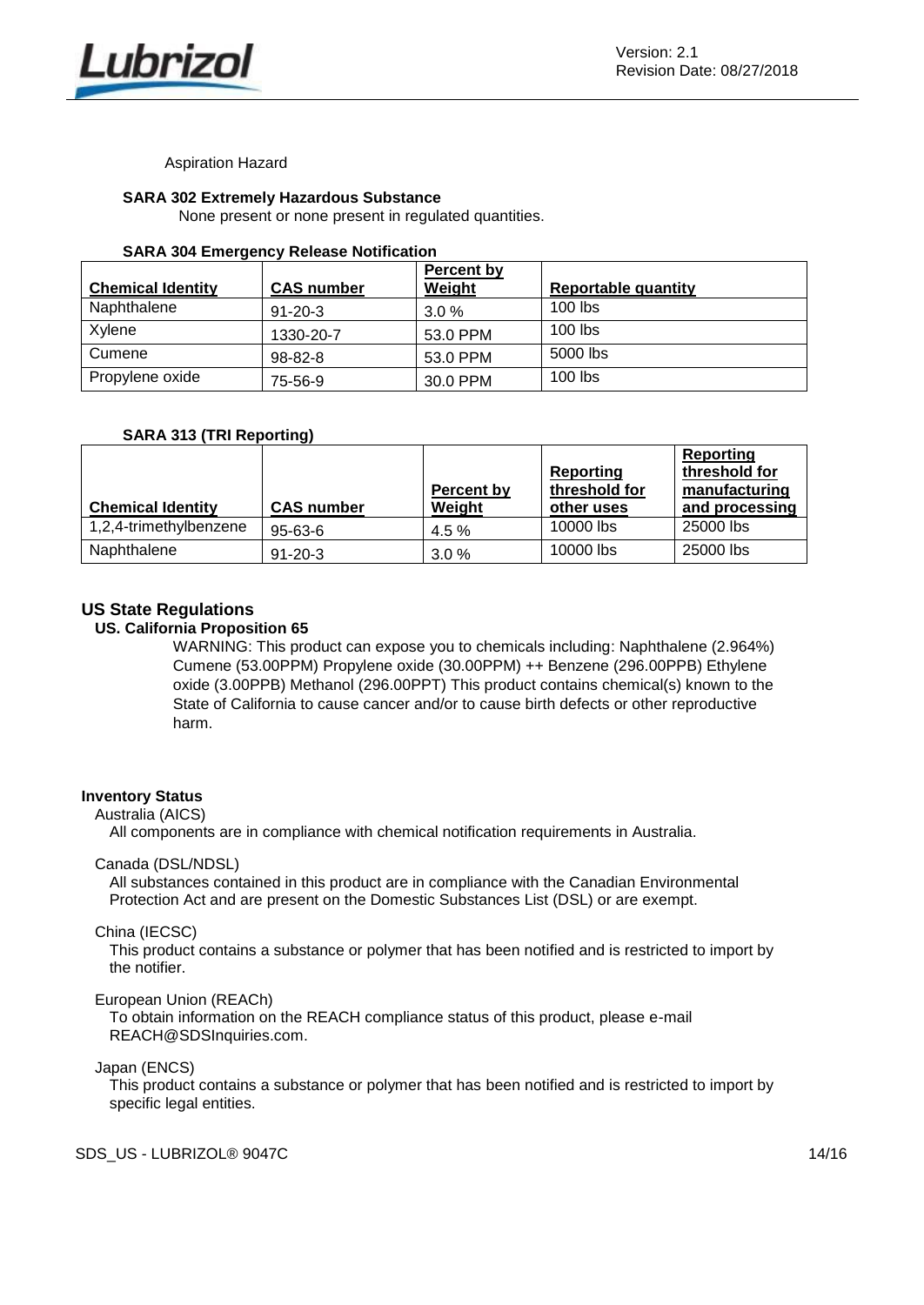

Korea (ECL)

All components are in compliance in Korea.

New Zealand (NZIoC) All components are in compliance with chemical notification requirements in New Zealand.

Philippines (PICCS)

This product requires notification before sale in the Philippines.

Switzerland (SWISS) May require notification before sale in Switzerland.

Taiwan (TCSCA) All components of this product are listed on the Taiwan inventory.

United States (TSCA)

All substances contained in this product are listed on the TSCA inventory or are exempt.

*The information that was used to confirm the compliance status of this product may deviate from the chemical information shown in Section 3.*

# **16.Other information, including date of preparation or last revision**

# **HMIS Hazard ID**

| <b>Health</b>           |  |  |
|-------------------------|--|--|
| <b>Flammability</b>     |  |  |
| <b>Physical Hazards</b> |  |  |

Hazard rating: 0 - Minimal; 1 - Slight; 2 - Moderate; 3 - Serious; 4 - Severe; RNP - Rating not possible; \*Chronic health effect

# **NFPA Hazard ID**



Hazard rating: 0 - Minimal; 1 - Slight; 2 - Moderate; 3 - Serious; 4 - Severe; RNP - Rating not possible

| <b>Issue Date:</b>          | 08/27/2018                                                      |
|-----------------------------|-----------------------------------------------------------------|
| Version #:                  | 2.1                                                             |
| Source of information:      | Internal company data and other publically available resources. |
| <b>Further Information:</b> | Contact supplier (see Section 1)                                |